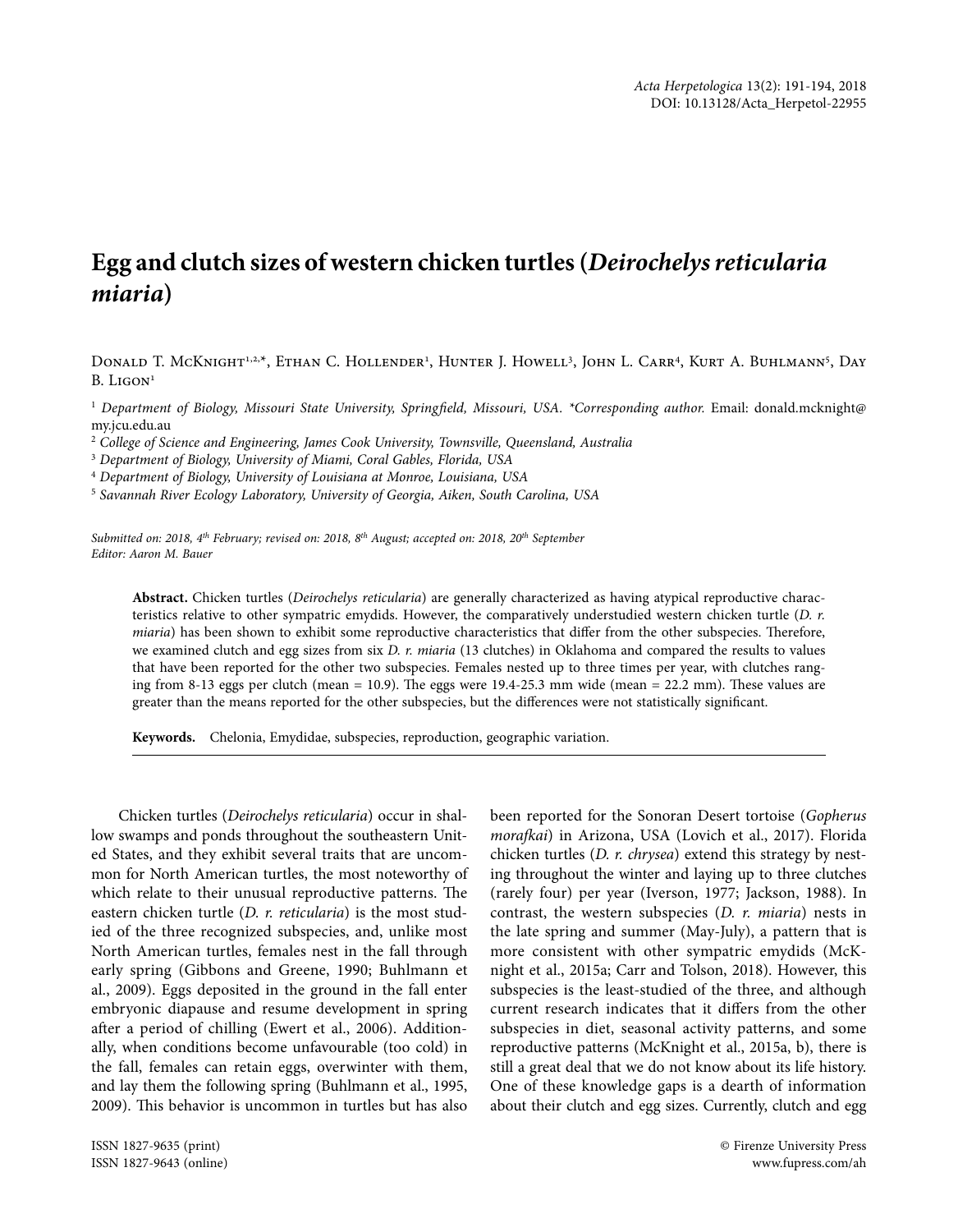sizes for *D. r. miaria* are only reported from five clutches in Louisiana (Carr and Tolson, 2018), three clutches in Arkansas (Dinkelacker and Hilzinger, 2014) and one in Texas (David, 1975).

To expand our knowledge of this topic, we captured *D. r. miaria* in shallow beaver ponds and similar habitats in southeastern Oklahoma from 2013-2015 using a variety of hoop nets (detailed trapping methods available in McKnight et al. 2015c). We also attached radio transmitters (RI-2B 10 g or RI-2B 15 g, Holohil Systems Ltd., Corp., Ontario, Canada) to the carapaces of three females and recaptured them approximately every two weeks. Upon capture (via trapping or tracking) we used a portable ultrasound (Echo Camera SSD-500V, Hitachi Aloka Medical, Inc., Tokyo, Japan) to check for the presence of follicles or shelled eggs. If shelled eggs were observed, we immediately transported the turtles to a nearby veterinary clinic and used X-radiography to record the size and number of eggs (Gibbons and Greene, 1979). We included a coin or other object of known size to correct for magnification from the X-radiograph (Graham and Petokas, 1989). We counted the eggs and measured their width, but we did not measure their length, because length is only accurate when the eggs are oriented parallel with the plastron (Bertolero et al., 2007), a position that cannot be confirmed in a live animal.

Additionally, we included data from a female that was captured in southeastern Oklahoma on 16 June 2008 and transported to the Tulsa Zoo. Shelled eggs were observed via X-radiography on 9 July 2008, and 11 eggs were laid on 20 July 2008, following induction using oxytocin (Ewert and Legler, 1978; a single egg was laid and crushed on the previous day). These 11 eggs were measured after being laid (including the mass and length), rather than measuring the X-radiograph (they were included with the data from the other clutches for all summary statistics).

We measured and recorded clutch sizes for a total of 13 clutches from six females (two additional clutches were observed but could not be X-rayed for quantification or measurements). The clutch and egg sizes are shown in Fig. 1 and compared to other studies and subspecies in Table 1. The female that laid eggs at the Tulsa Zoo had a mean egg mass of 9.9 g (SD = 1.14; range = 8-12), mean egg length of 31.6 mm (SD = 1.43; range = 30.2-34.4), and mean egg width of 23.6 mm (SD = 0.88; range = 21.9-25.3; the width measurements are included in Figure 1 and Table 1).

For the three transmittered females that produced multiple clutches in a year, two produced at least two clutches for each of the two years we monitored them (we were not able to X-ray one of those clutches and it was

not included in our summary statistics or the total number of clutches). The third individual produced at least one clutch in the first year, and at least three clutches in the second year (the third clutch was undergoing calcification when we X-rayed it, and the shells were not sufficiently visible to reliably count or measure the eggs; therefore, it was not included in our summary statistics or total number of clutches).

This is the first report of *D. r. miaria* producing up to three clutches in a single year. *Deirochelys r. chrysea* is known to nest up to four times per year (typically 2-3), but *D. r. reticularia* and *D. r. miaria* have only previously been reported nesting twice per annual cycle (Gibbons, 1969; Gibbons and Greene, 1978; Ewert et al., 2006; McKnight et al., 2015a).

Our mean clutch and egg sizes agreed closely with the results reported by Carr and Tolson (2018) and Dinkelacker and Hilzinger (2014) for *D. r. miaria* in Louisiana and Arkansas, respectively. All three studies found large mean egg and clutch sizes relative to most reports for the other subspecies. Indeed, the maximum egg widths in both our study and Carr and Tolson (2018) were the largest egg widths reported for any *D. reticularia*  subspecies.

To statistically compare egg and clutch sizes between *D. r. miaria* and *D. r. reticularia*, we combined our data with the clutches reported in Carr and Tolson (2018) and compared them with data from *D. r. reticularia* that were captured in South Carolina between July 1995 and February 1996 (previously published in Buhlmann et al., 2009). This resulted in a total of 17 clutches from nine female *D. r. miaria* and 25 clutches from 16 female *D. r. reticularia* (one clutch from Carr and Tolson [2018] was not included because female plastron length was not recorded). We constructed mixed-effects models in R (v3.4.1; R Core



**Fig. 1.** *Deirochelys reticularia miaria* egg widths in Oklahoma. Each box is the data from a single clutch, and the dashed lines separate individual females. Numbers above the boxes indicate clutch size and numbers below the boxes indicate female plastron length at the time the clutch was observed. Whiskers indicate the 10<sup>th</sup> and 90<sup>th</sup> percentiles and all outliers are shown. The center box (clutch size  $= 12$ , plastron length  $= 179$ ) shows the data for the female that laid eggs at the Tulsa Zoo. All other boxes are from X-ray data.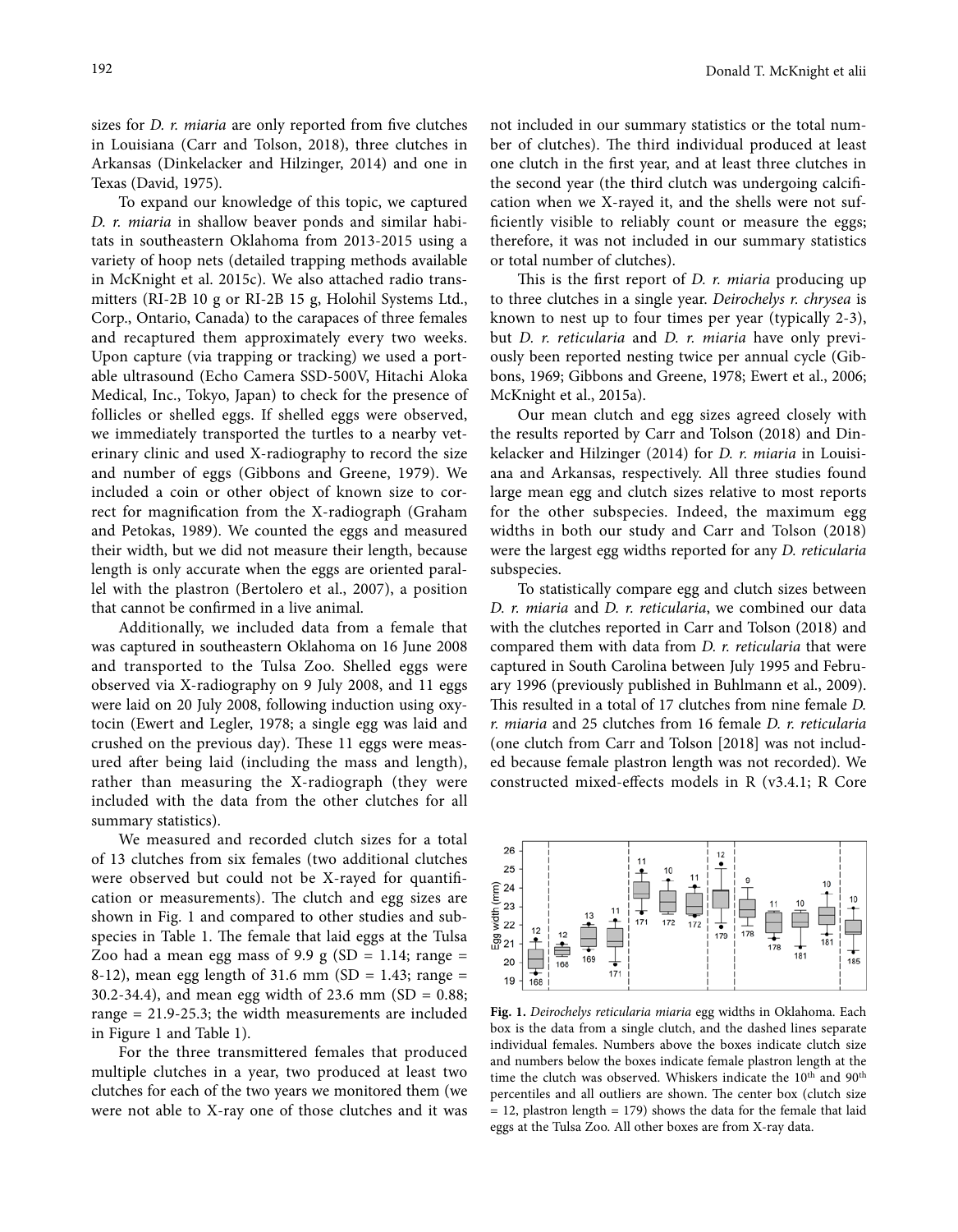Table 1. Clutch and egg sizes for chicken turtle (*Deirochelys reticularia*) subspecies. Mean PL = mean plastron length of females. For results from the current study, mean egg width was calculated by averaging the means per clutch, whereas the range is the maximum and minimum of any measured eggs.

| Subspecies        | State     | Mean clutch<br>size | Clutch<br>size range     | Mean egg          | Egg width<br>width (mm) range (mm) | # of clutches  | Mean PL<br>(mm)          | Source                        |
|-------------------|-----------|---------------------|--------------------------|-------------------|------------------------------------|----------------|--------------------------|-------------------------------|
| D. r. miaria      | ОK        | 10.9                | $9 - 13$                 | 22.2              | $19.4 - 25.3$                      | 13             | 174.8                    | Current study                 |
| D. r. miaria      | LA        | 10.6                | $8 - 13$                 | 22.9              | $20.7 - 24.7$                      | 5 <sup>a</sup> | 186.1                    | Carr & Tolson, 2018           |
| D. r. miaria      | AR        | 10.7                | $9 - 12$                 | 22.3 <sup>b</sup> | $21.1 - 23.5^{b}$                  | 3 <sup>b</sup> | 174.9                    | Dinkelacker & Hilzinger, 2014 |
| D. r. miaria      | TX        | 8                   | —                        |                   | $17 - 23$                          |                |                          | David, 1975                   |
| D. r. reticularia | SC        | 7.2                 | $1 - 12$                 |                   |                                    | 57             | 159                      | Gibbons et al., 1982          |
| D. r. reticularia | SC.       | 8                   | $\overline{\phantom{0}}$ | 20.8              |                                    | 15             | $\overline{\phantom{m}}$ | Congdon et al., 1983          |
| D. r. reticularia | SC        | 8                   |                          | 20.8              |                                    | 13             | 160                      | Congdon & Gibbons, 1985       |
| D. r. reticularia | <b>SC</b> | 9.8                 | $5 - 17$                 | 21.8              | $17.4 - 23.4$                      | 32             | 177.5 <sup>c</sup>       | Buhlmann et al., 2009         |
| D. r. chrysea     | FL        | $10.5^{\rm d}$      | $8 - 12^d$               | 21.2              | $19.9 - 22.9$                      | 4 <sup>d</sup> |                          | Iverson, 1977                 |
| D. r. chrysea     | FL        | 9.5                 | $2 - 19$                 | 22.4              | $20.1 - 23.6$                      | 29             | 176.3                    | Jackson, 1988                 |
| D. r. chrysea     | FL        | 10.9                | $6 - 18$                 |                   |                                    | 16             |                          | Ewert et al., 2006            |

a Plastron length was only recorded for four females.

**b** Egg width was based on only two clutches.

c WebPlotDigitizer (Rohatgi 2017) was used to extract measurements from Figure 3 of Buhlmann et al. 2009.

d One female contained 5 eggs and "6 ovarian follicles of ovulatory size." Based on our experience with *D. r. miaria*, we treated the follicles as unshelled eggs and assumed a clutch size of 11 (otherwise, the mean is 9 and range is 5–12).

Team 2017) using the package lme4 (v1.1-15; Bates et al. 2015) with subspecies and plastron length as fixed effect factors (including an interaction). For egg width, we used a linear model via the lmer function, and for clutch size, we used a generalized linear model with a Poisson distribution via the glmer function. To avoid pseudoreplication, we included female ID as a random effect factor for the model comparing clutch sizes, and for the model comparing egg widths, we include female ID and clutch ID as random effect factors, with clutch ID nested in female ID. We used quantile-quantile plots and residual plots to check the models' assumptions, and we assessed the significance of both comparisons using the Anova function in the package car (v2.1-6; Fox and Weisberg, 2011) with type II sums of squares and the chi-square test statistic.

We did not find a significant difference in egg width between *D. r. miaria* and *D. r. reticularia* ( $\chi^2$  = 0.8715, P = 0.3505), but egg width and plastron length were correlated ( $\chi^2$  = 8.1154, P = 0.0044), which is consistent with previous research on *D. r. reticularia* (Gibbons et al., 1982; Buhlmann et al., 2009). The interaction term was not significant ( $\chi^2$  = 1.4155, P = 0.2341). For the comparison of clutch size, there was not a significant difference between subspecies ( $\chi^2$  = 0.6655, P = 0.4146), or a significant association with plastron length ( $\chi^2$  = 1.4070, P = 0.2355), or a significant interaction ( $\chi^2$  = 0.2898, P = 0.5904). These results do not suggest a difference in egg or clutch sizes between the subspecies after accounting for female body

size, however, our sample size was small, resulting in limited statistical power. It would be useful for future researchers to expand this sample and conduct a more robust comparison.

## ACKNOWLEDGEMENTS

We are indebted to the staff of the All Animal Veterinary Hospital, particularly Dr. Dana Harvey, for X-raying our turtles for us. We are also grateful to Dr. Kay Backues at the Tulsa Zoo for sharing data on the turtle captured in 2008. Additionally, we would like to thank Jona Tucker for her assistance with this research, as well as the Oklahoma Nature Conservancy and private land owners who allowed us to conduct research on their property. This study was funded by an Oklahoma Department of Wildlife Conservation State Wildlife Grant and the Delta Foundation, and it was approved by the Missouri State University Institutional Animal Care and Use Committee (IACUC protocol no. 10014). KAB was supported by the U.S. Department of Energy under Award Number DE-FC09-07SR22506 to the University of Georgia Research Foundation. We conducted the research under Oklahoma Department of Wildlife Conservation scientific collecting permits #5269, 5950, and 5610 and adhered to the ASIH/ HL/SSAR Guidelines for Use of Live Amphibians and Reptiles.